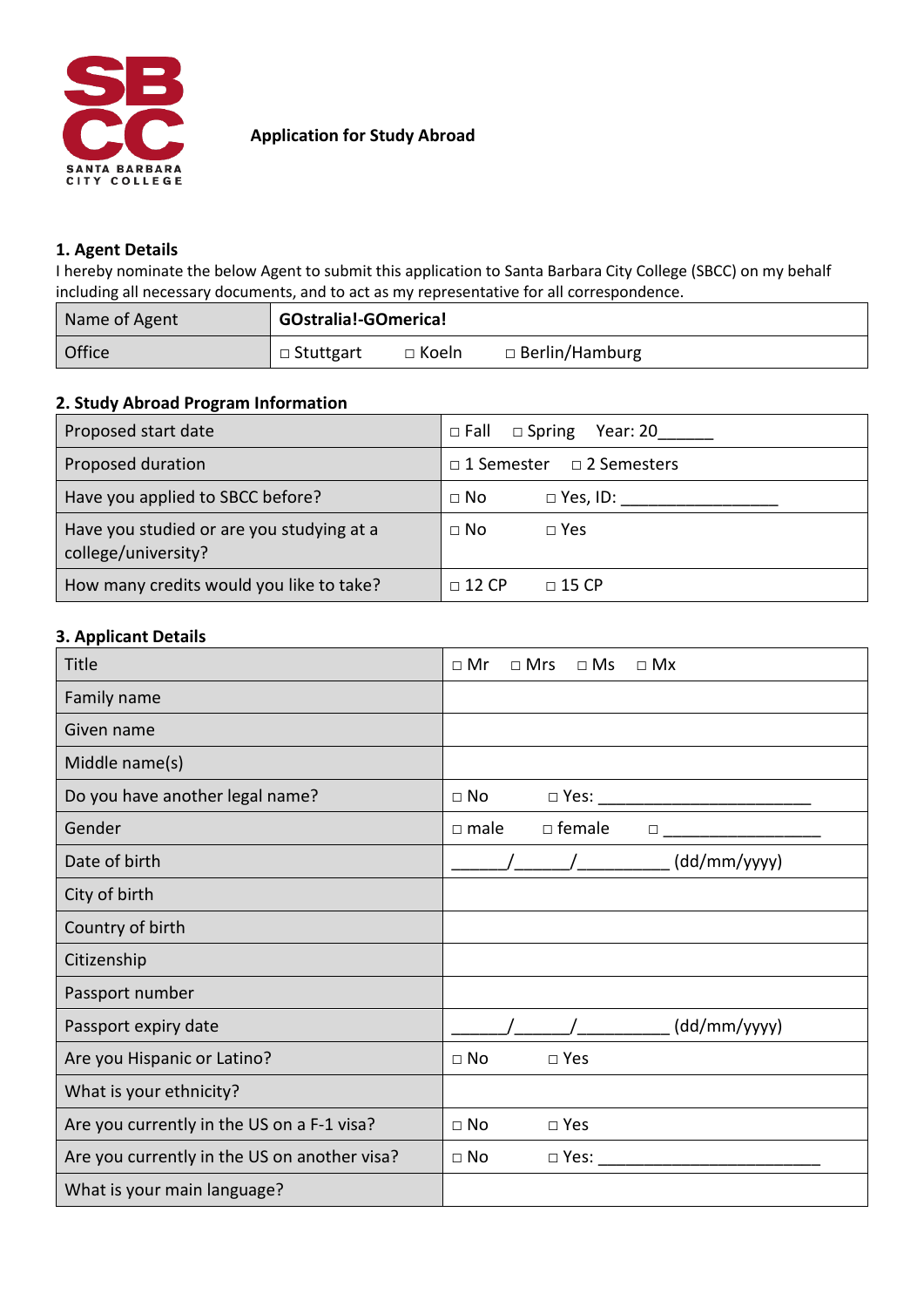## **4. Contact Details**

| E-mail address                   |                               |
|----------------------------------|-------------------------------|
| Mobile phone                     | (+                            |
| Street name & number             |                               |
| City                             |                               |
| <b>State</b>                     |                               |
| Country                          |                               |
| Postcode                         |                               |
| Do you currently live in the US? | $\square$ No<br>$\square$ Yes |

## **5. Dependents**

| Do you plan to bring any family members with | $\Box$ No<br>$\Box$ Yes                                                               |
|----------------------------------------------|---------------------------------------------------------------------------------------|
| vou to the US?                               | l (if you answer yes, please contact GOmerica! before<br>sending in your application) |

## **6. Funding information**

Submit the funding form as well as a bank statement, sponsor's bank statement, BAfoeG letter or scholarship letter. The minimum balance must cover \$13.393 per semester. Financial documents must be less than 3 months old.

| Source of Funds (multiple sources are possible) | $\mathsf{I} \square$ Self | $\Box$ Family |
|-------------------------------------------------|---------------------------|---------------|
|                                                 | □ Other:                  |               |

## **7. English Language Qualification**

All applicants are required to provide evidence of their proficiency in the English language.

| Does your high school English satisfy the     | $\Box$ No         |
|-----------------------------------------------|-------------------|
| language requirements?                        | $\Box$ Yes        |
| Have you sat/will you sit an English language | $\Box$ No         |
| test?                                         | $\Box$ Yes, Test: |
| Test date                                     | (dd/mm/yyy)       |
| Test score (if available)                     |                   |

#### **8. Secondary Education (high school)**

| Name of school                                |                               |
|-----------------------------------------------|-------------------------------|
| City                                          |                               |
| State/Region                                  |                               |
| Country                                       |                               |
| Start date                                    | (mm/yyyy)                     |
| Proposed end date                             | (mm/yyyy)                     |
| <b>Graduation date</b>                        | (mm/yyyy)                     |
| Did you take English until the end of school? | $\square$ No<br>$\square$ Yes |
| Did you take Maths until the end of school?   | $\Box$ No<br>$\square$ Yes    |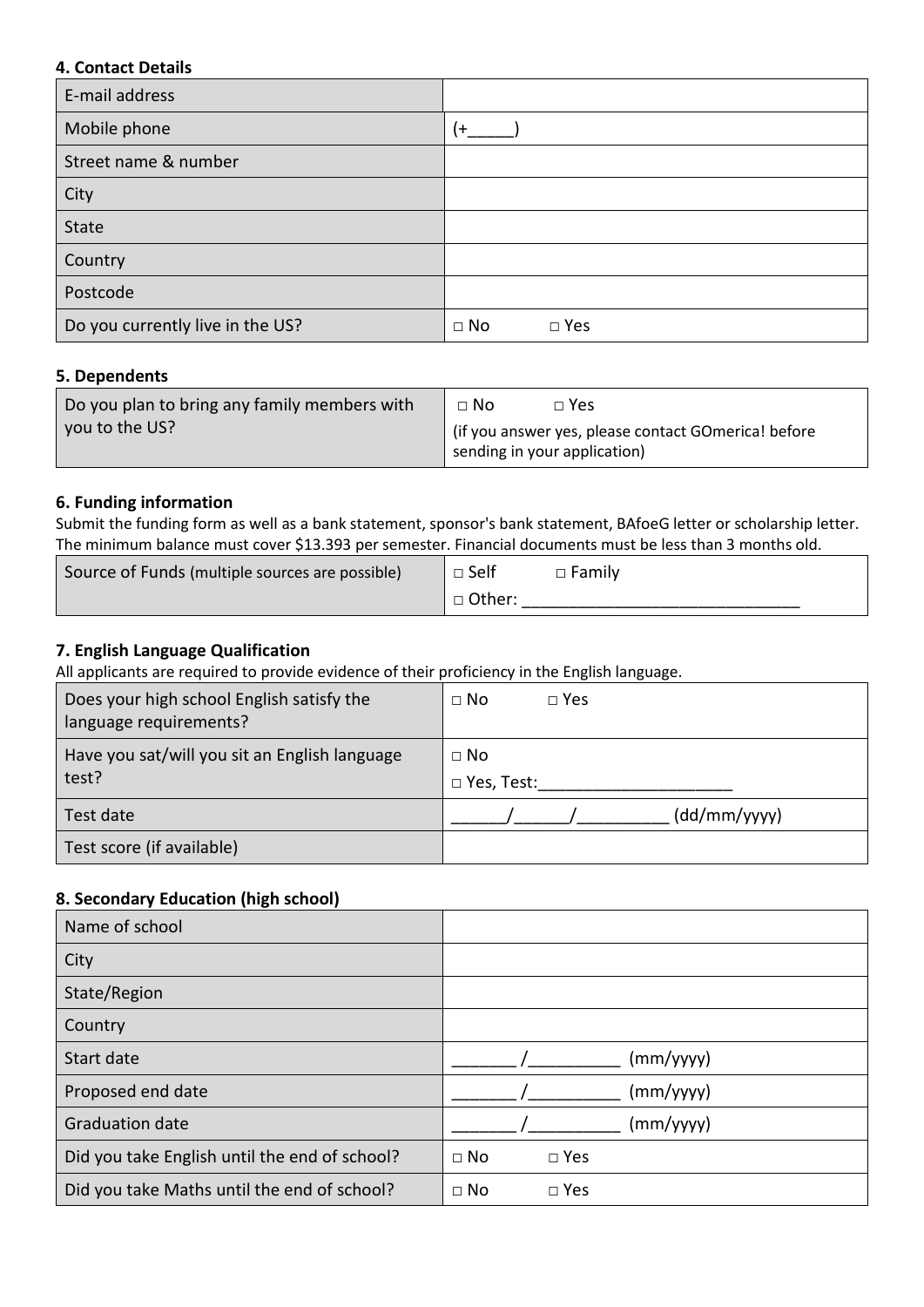# **9. Tertiary Education (if any) (University, etc)**

| Are you currently enrolled in a tertiary<br>institution?                           | $\square$ Yes<br>$\Box$ No                        |
|------------------------------------------------------------------------------------|---------------------------------------------------|
| Name of institution                                                                |                                                   |
| City                                                                               |                                                   |
| State/Region                                                                       |                                                   |
| Country                                                                            |                                                   |
| Start date                                                                         | (mm/yyyy)                                         |
| Proposed end date                                                                  | (mm/yyyy)                                         |
| Degree title                                                                       |                                                   |
| Have you already completed another tertiary<br>program? (if yes, complete below)   | $\square$ Yes<br>$\square$ No                     |
| Name of institution                                                                |                                                   |
| City                                                                               |                                                   |
| State/Region                                                                       |                                                   |
| Country                                                                            |                                                   |
| Start date                                                                         | (mm/yyyy)                                         |
| Proposed end date                                                                  | (mm/yyyy)                                         |
| Degree title                                                                       |                                                   |
| Have you ever attended/are you currently<br>attending a language school in the US? | $\Box$ Yes, please attach details<br>$\square$ No |

# **10. Parent/Guardian information** (must complete if you are under 19 years of age)

| Family name          |      |
|----------------------|------|
| Given name           |      |
| Middle name(s)       |      |
| Street name & number |      |
| City                 |      |
| State                |      |
| Postcode             |      |
| Country              |      |
| E-mail address       |      |
| Home phone           | $(+$ |
| Mobile phone         | (+   |